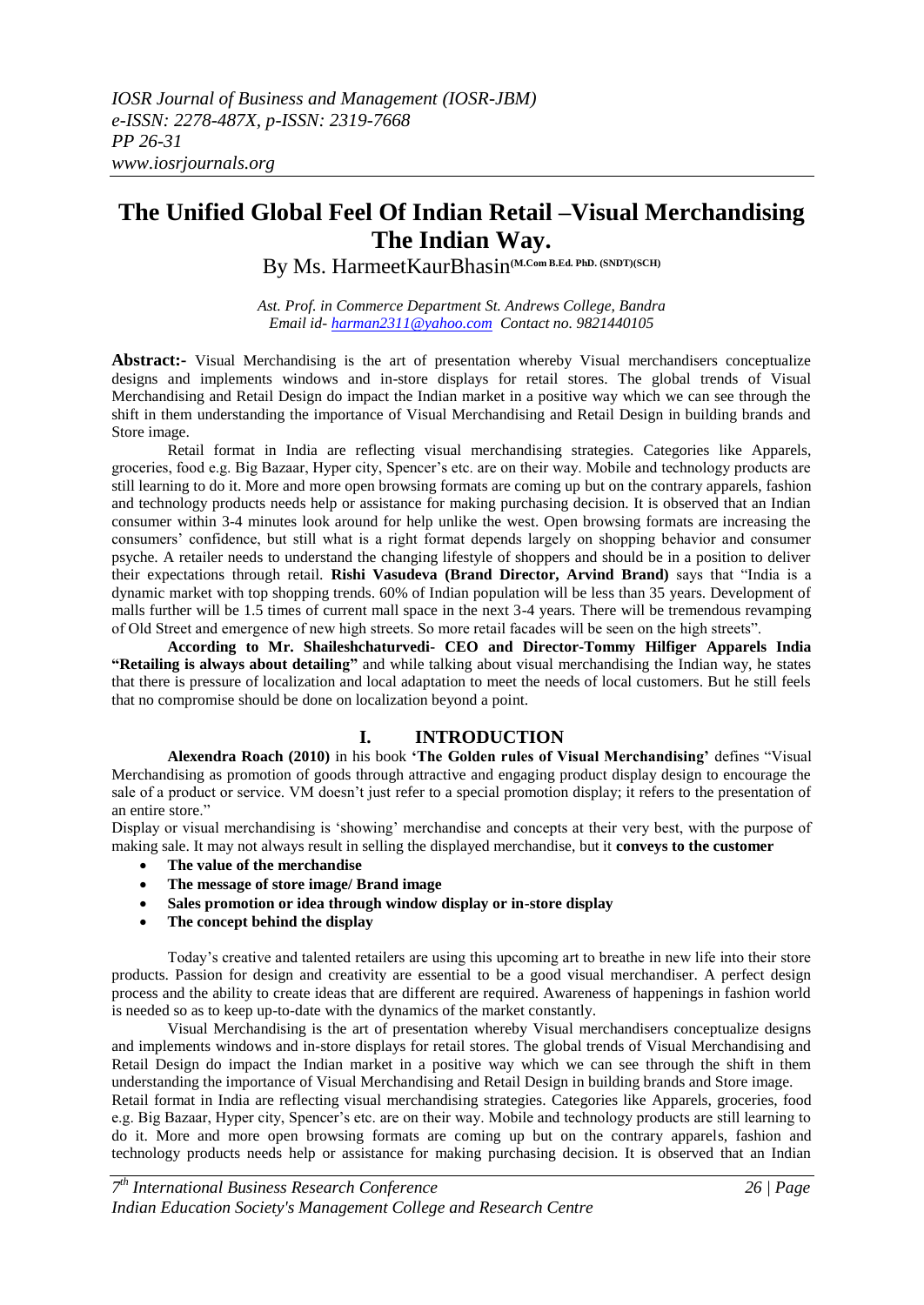## *IOSR Journal of Business and Management (IOSR-JBM) e-ISSN: 2278-487X, p-ISSN: 2319-7668 PP 26-31*

#### *www.iosrjournals.org*

consumer within 3-4 minutes look around for help unlike the west. Open browsing formats are increasing the consumers" confidence, but still what is a right format depends largely on shopping behavior and consumer psyche. A retailer needs to understand the changing lifestyle of shoppers and should be in a position to deliver their expectations through retail. **Rishi Vasudeva (Brand Director, Arvind Brand)** says that "India is a dynamic market with top shopping trends. 60% of Indian population will be less than 35 years. Development of malls further will be 1.5 times of current mall space in the next 3-4 years. There will be tremendous revamping of Old Street and emergence of new high streets. So more retail facades will be seen on the high streets". The top trends in retail are as follows;

- There is a huge rush for brands
- Convenience is what customers are looking for today.
- Mass customization is on.
- "Pull him in" is the call of the retailer.
- The emergence of women as a major influence in all buying decision. Large working women population means more self-sufficiency.
- Shopping a new family entertainment.
- Development of malls and new markets has brought lifestyle retail.
- Changing face of high street with retail facades.

On the other hand **Mr. SurenderGnanaolivu<sup>i</sup> VP- Store Development, Mahindra retail India Pvt.**  Ltd. Had put focus on Indian retail trends and explained how India is different from the rest of Asia in terms of customer, advertising market and how that impacted the trends in this country. He presented the unique features of this market and the challenges the industry was taking on as opportunities in the In-store Asia. The overview he presented was as follows:

- India is the  $5<sup>th</sup>$  Largest retail destination and is ranked as the most attractive retail destination by AT Kearney
- Retail Sales estimated at US\$ 180 billion growing at 5% against a GDP growth of 9.7%
- Retail Industry accounts for 10-11% of GDP generating 6% of total employment and is divided into traditional and organized retail
- Of a total of retail sales of US\$ 456 billion organized retail is about 5% pegged at US\$ 21 billion and is growing at a CAGR of >25%
- It has largest number of retail outlets in the world- 12 million stores with an average size of 150 sq.f.t and only 4% above 500sq.ft.

## **II. VISUAL MERCHANDISING AND RETAIL DESIGN – THE INDIAN WAY**

Today, we notice many Indian retail projects are being designed by international design firms, who apply their superior technology, techniques and methodology. However, Indian design firms speak about various factors which give them an upper hand in the industry. Visual merchandising by international designers may be efficient but Indian designed features today have the advantage of reaching the soul of the consumers. Today it is trying to trigger the emotions of consumers. Warm services are of importance in the Indian retail space as compared to an unassisted environment. Today visual merchandisers are trying to understand the local consumers and their needs by providing local solutions, rather than simply following western guidelines in implementing their projects. Because it is noticed by the designers that **India is a place of snake and ladder game- there are challenges that can set a retailer back by 40 squares, equally there are opportunities that can take a retailer right to the top of the heap**. Dealing with India"s mix of challenges and opportunities needs a mix of flexibility and creativity, a good term to explain this is "Global Localization", a sophisticated version of "Jugaad" if there is a readiness to experiment and innovate to meet dramatically different local needs. While talking to some experts during the in-store Asia, a seminar on insight on Visual Merchandising, some important views collected by me from some experts on global localization were very surprising, that in-spite of the advanced and outstanding internationals features of Visual Merchandising still many head designers, Big retailers and Visual Merchandisers prefer completing Visual Merchandising and designing projects keeping in mind the Indian culture and the Indian mindset. Visual Merchandising the Indian way and understanding the local needs are the need of the hour.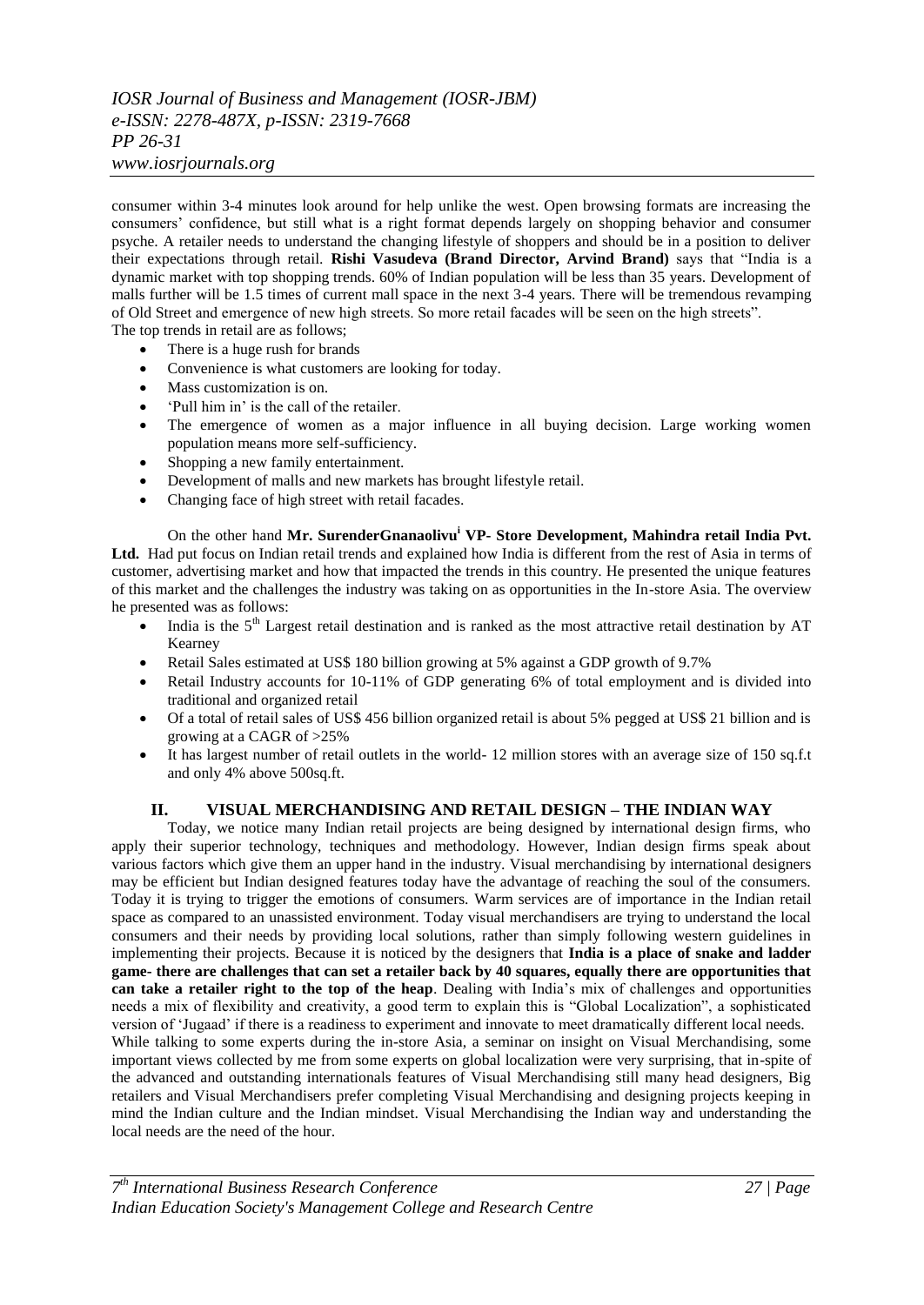**Mr. Shaileshchaturvedi- CEO and Director-Tommy Hilfiger Apparels India.** Views regarding **"Global Localization"** are worth mentioning. While talking about visual merchandising and retail design in context with international brands he said that, "a designer needs to focus on **"unified global feel"** i.e. there is no need of local version of the brand for the local customers. As the customers who walk in would like to have the same global feel". According to him small town consumers are well to do consumers. To judge the presence of light consumer space they grab those locations of the town where either a Domino"s Pizza outlet or a luxury car outlet is doing successful business.

According to him **"Retailing is always about detailing"** and while talking about visual merchandising the Indian way, he states that there is pressure of localization and local adaptation to meet the needs of local customers. But he still feels that no compromise should be done on localization beyond a point.

Today there are many designs of Retail brands in India which are the one which has truly brought in the Indian style of design keeping the culture of India and understanding the Indian consumer psyche which is deep rooted towards its cultural heritage and is been appreciated by customers.

The best example is the **"Kingdom of Dreams"** Designed by **Sanderson Group** is an outstanding example of global localization where the inspiration is drawn from Rajasthan fort. It also has a cultural gully which has a Goan facade designed to represent the amalgamation of the Portuguese architecture with the Indian ethos. It is built like an Indian palace where all styles of Indian architecture are created in a unique design style. This place generally host music releases, Bollywood press conferences etc.

Below is the picture of Kingdom of dreams-Delhi (India"s first ever entertainment and leisure destination initiated by Great Indian Nautanki Company



The **RohitBals** store designed by **Lotus design,** visual Merchandiser RohitBal at DLF Emporio offers a grand luxury in sync with the RohitBal"s international repute; the store truly offers a grand luxury retail ambience keeping the richness of the Indian culture and tradition intact.

Below is the picture of RohitBals store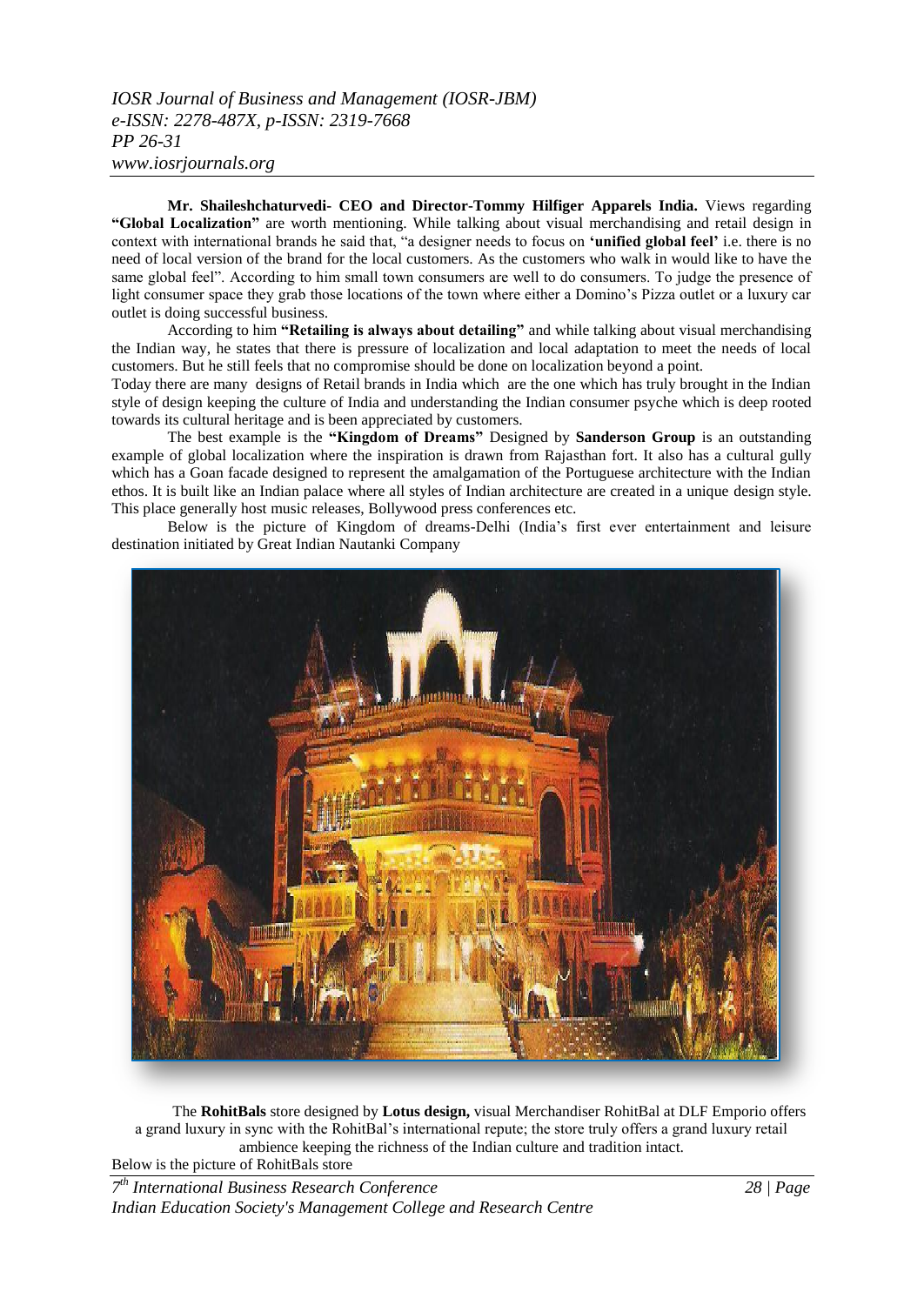*IOSR Journal of Business and Management (IOSR-JBM) e-ISSN: 2278-487X, p-ISSN: 2319-7668 PP 26-31 www.iosrjournals.org*



The design of **Idiom Design and Consulting**ii Traditional retail in Banaras and markets in Ahmedabad were an inspiration for the design of Ethnicity. The store takes on the design of the steps leading to Ganges at Banaras to add the Indian touch and create a unique retail experience. The store layout is inspired by a traditional Indian market place with chowks and gallies. The display adds Indian touch to the space. The merchandising is a mix of traditional with contemporary fixtures. Bringing tradition and modernity together is the essence of the display.

Below is the picture of the traditional Rani Market designed by Idiom Design and Consulting

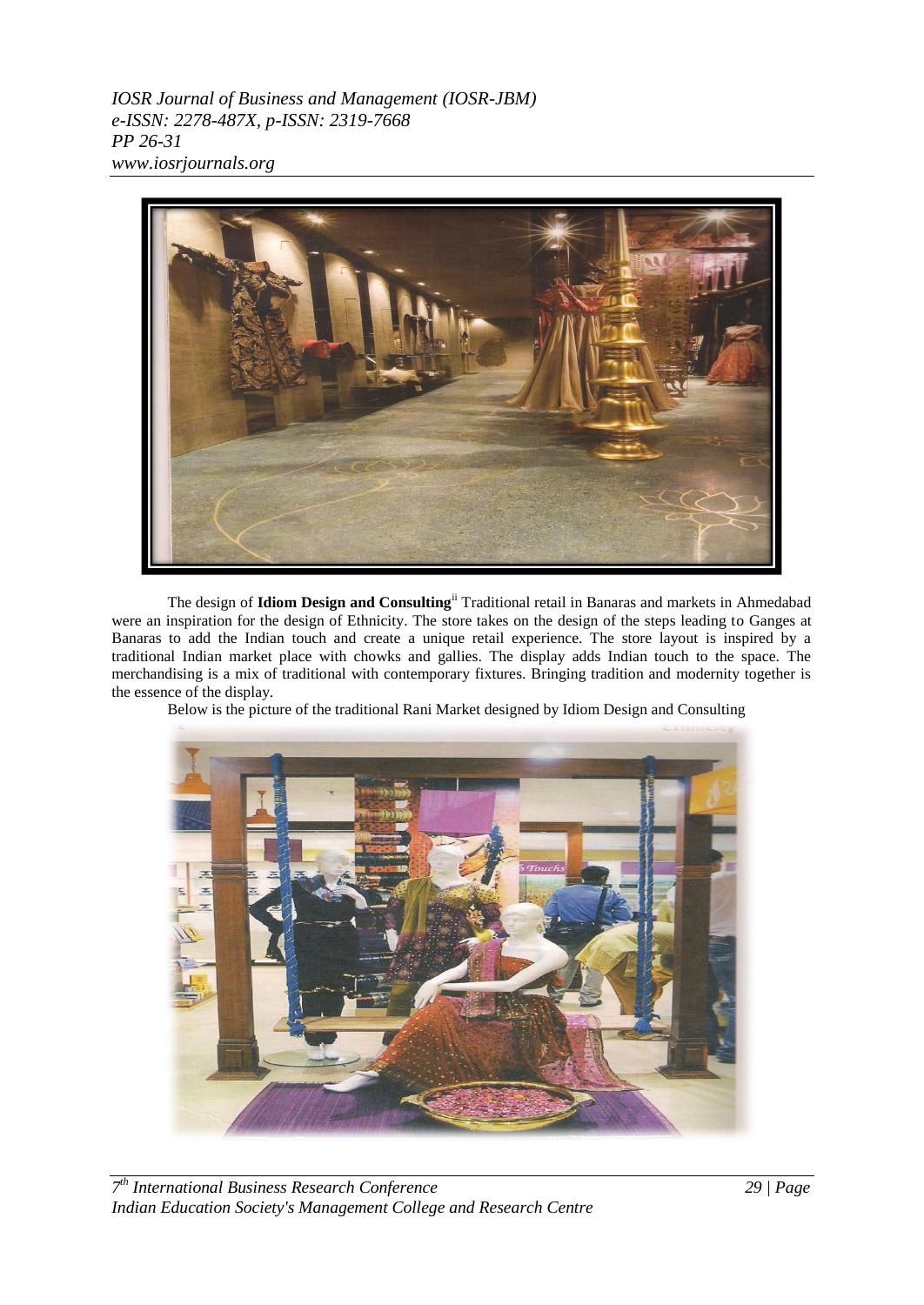### **Role of retailers and Visual Merchandisers for catching up the trend of giving a local flavor along with global perspective – A challenge as well as an opportunity**

Retailers and Visual merchandisers need to play a major role as visual merchandising has become an important aspect of retail. Talking on the **"Role of Visual Merchandising in glocalisation of Visual Merchandising and Retail Design" Mr. Anuraag(Head-VM, Future Axiom Telecom Ltd.)** said that **"**Visual merchandising would have to find its own path of growth in these evolving markets. I see the future of Visual Merchandising evolving into more as a tool for management of customer experience making sure that the brand ethos touches not just a customer"s mind but also their heart."

**DirenChedda**<sup>iii</sup> ( DCA , DirenChedda Associate who claims to design under Indian circumstances and says that " **never close your eyes and follow the European Market**" He also further states that every retailer at the end wants to do good business, wants the customer who enters the store needs to buy. And therefore while creating a design it is important to look into minute details as to how the customer will enter the store, what will he look at , what mindset will make him buy and accordingly an atmosphere is created through design. Every consumer is different and so one should not follow the west as Customers here is totally different from there.

Designing Indian features has one very important challenge, the challenge of real estate. Here in India retailers want to use every sq.ft. of space and this is to be kept in mind while designing the Indian features.

I would like to conclude with the words of **Simon Ongiv(Group Managing Director and Co-Founder Kingsmen** who states that "Retailers and Designers are always faced with challenges of keeping up with the changing times and trends. But the bottom line to this is to engage the shoppers to the maximum. One must remember that staging experiences is not about entertaining customers, but engaging them."

#### **"It"s not what you sell that matters, but what matters is how you sell"**

The other aspect today is effect of recession which has increased the importance of retail design as people are looking for new values. Everybody is searching for new ways to be successful during the crisis and to emerge even stronger now. Competition in the Indian market is increasing as international brands are entering the Indian markets. Retail landscape is changing as the concentration is on branded retail and shopping mall portfolio. Existing brands and retailers are under heavy pressure as customers awareness is less due to weak brand appearance. There are premium malls appearing. Retailers are willing to improve their Visual merchandising standards. This can be judged on the basis of the increasing Indian cliental of the top most retail design firms like LIGANOVA, Four Dimensions Retail Design India. Pvt. Ltd., DFC, FITCH, Design Forum, Shark Design studio etc.

#### **III. CONCLUSION**

What is needed today is **Brand DNA** which should be visible throughout the store. There needs to be consistent brand message through VM standards. The standardization of strong international brands need not be changed for local needs as even local customers and consumers needs to be treated as international customers and get the global feel. The idea of design is seen as Indian or Western, The designers working for it may be local or global. We need to break down the barriers and bring in a fusion of design while respecting and celebrating the things that make each of the retail outlets unique.

Here lies the question how much localization is needed. What is needed is the concept of "Global localization". The VM needs to give a local flavor which needs to be further integrated to global concept i.e. "Global Localization- Visual Merchandising and Retail Design the Indian way.

#### **REFERENCES**

[4]. iv The New age Emerging trends in Asia(2011), Visual Merchandising and Retail Design, Volume 6, issue 5

#### **Bibliography**

**.** 

- 1. Jay Diamond and Ellen Diamond(2009), Contemporary Visual Merchandising and Environment Design, 4th edition, prentice hall
	- 2. Kenneth H. Mill, Judith and Paul(1994), creative distinctive displays, Prentice Hall

*7 th International Business Research Conference 30 | Page*

*Indian Education Society's Management College and Research Centre*

<sup>[1]. &</sup>lt;sup>i</sup>A feel of the pulse of Retail trends in Asia (2011), Visual Merchandising and Retail Design, Volume 6, issue 6.

<sup>[2].</sup> ii Inspired by tradition(2009) Visual Merchandising and Retail , Design Awards 2009, Volume 5, issue 1

<sup>[3].</sup> iii Design the Indian way(2010), Visual Merchandising and Retail Design, Volume 5, Issue 6